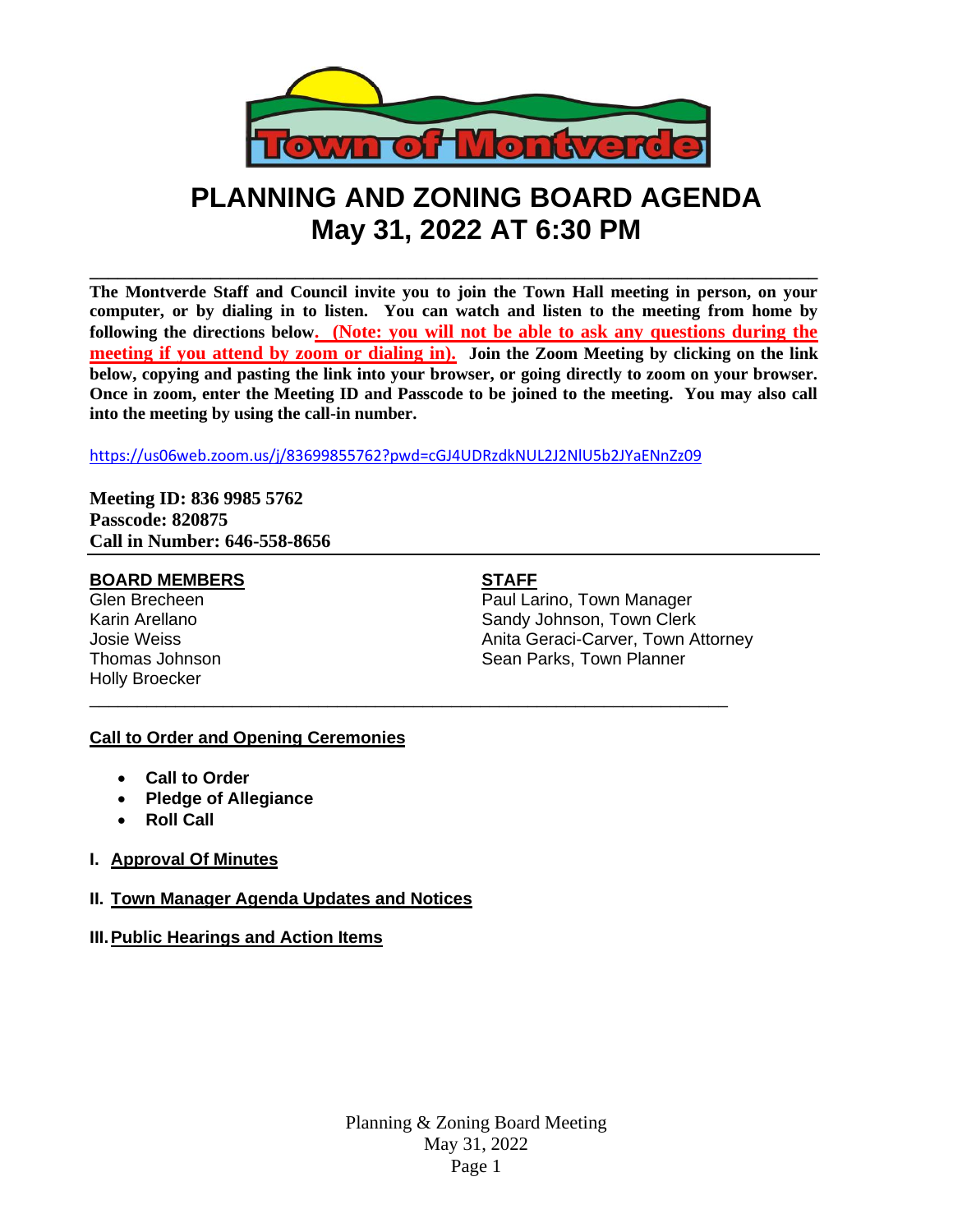# **Duncan Variance Public Hearing**

Applicant has requested a continuance to the June  $15<sup>th</sup>$  hearing, staff approves.

A. **Resolution 2022-15** A resolution of the Town Council of the Town of Montverde, Florida, granting a variance from section 10-81 in chapter 10 of the Montverde land development code from the minimum five-foot side-yard setback from the property line for retaining walls and the minimum three-foot side-yard setback from the property line for paved driveways for the real property located at 16233 four lakes lane, Montverde, Florida, owned by Mark and Rachel Duncan; providing for conditions; and providing for an effective date**.**

# **Montverde Landco LLC Comprehensive Plan Amendment and PUD Zoning Hearing**

- B. **Public Hearing** Ordinance 2022-10 An Ordinance of the Town Council of the Town of Montverde, Lake County, Florida, amending the Town of Montverde's comprehensive plan pursuant to 163.3184, Florida Statutes, by amending the comprehensive land-use plan designation from lake county agriculture to town of montverde single family low density residential on the future land-use map for the herein described property; providing for severability and scrivener's errors; the directing the Town Manager to amend said comprehensive plan; repealing all ordinances in conflict herewith; providing for the forwarding of this ordinance to the State of Florida Department of Economic Opportunity; and providing for an effective date.
- C. **Public Hearing** Ordinance 2022-11 An Ordinance of the Town Council of the Town of Montverde, Lake County, Florida, to change the zoning from Lake County Agriculture to the town of Montverde Planned Unit Development -RUD-Residential for the herein described property owned by Montverde Landco LLC and located north of Osgood Road, south and west of Lake Apopka, and northeast of County Road 455; directing the Town manager to amend the zoning map as herein provided after the passage of this ordinance; approving variances from Town Code with conditions; providing for severability; repealing all ordinances in conflict herewith; providing for scrivener's errors, and providing for an effective date.

# **Parque Verde, LLC Comprehensive Plan Amendment and Zoning Hearing**

- D. **Public Hearing** Ordinance 2022-12 An Ordinance of the Town Council of the Town of Montverde, Lake County, Florida, amending the Town of Montverde's comprehensive plan pursuant to 163.3187, Florida statutes, by amending the comprehensive land-use plan designation from single family low density to agricultural on the future land-use map for the herein described property consisting of less than 50 acres owned by Parque Verde, LLC; authorizing the Town Manager to amend said comprehensive plan; repealing all ordinances in conflict herewith; providing for severability and scrivener's errors; providing for an effective date; and providing for the forwarding of this ordinance to the State of Florida Department of Economic Opportunity.
- E. **Public Hearing** Ordinance 2022-13 An Ordinance of the Town Council of the Town of Montverde changing the zoning designation of real property owned by Parque Verde, LLC and located on Fosgate Road (Alt Key 1029490), Montverde, Lake County, Florida, from a singlefamily low density (R1L) designation to agriculture; providing for directions to the town